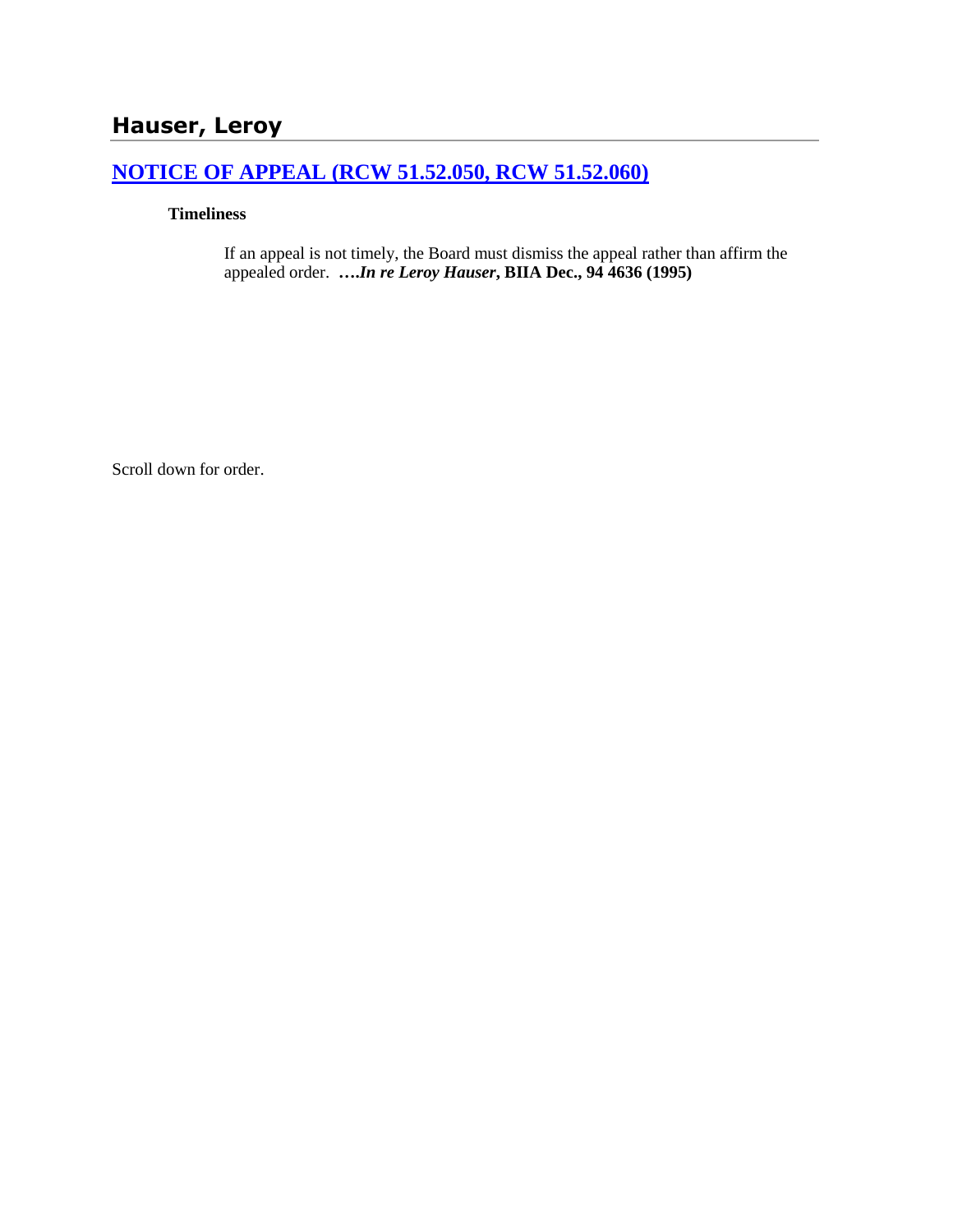### **BEFORE THE BOARD OF INDUSTRIAL INSURANCE APPEALS**

#### **STATE OF WASHINGTON**

 **IN RE: LEROY R. HAUSER ) DOCKET NOS. 94 4636 & 94 5243**

**)**

**)**

**CLAIM NO. N-768274 ) DECISION AND ORDER**

APPEARANCES:

 $\frac{1}{2}$ 

10 Claimant, Leroy R. Hauser Pro Se 13 Employer, Waconi Training Center, None 16 Department of Labor and Industries, by 17 Office of the Attorney General, per 18 Daniel W. Johnson, Assistant

 Docket 94 4636 is an appeal filed by the claimant, Leroy R. Hauser, on August 2, 1994, from an order of the Department of Labor and Industries dated May 23, 1994, which closed the claim with an award for permanent partial disability equal to 7.5 percent of complete hearing loss in the right ear. **DISMISSED.**

 Docket 94 5243 is an appeal filed by the claimant, Leroy R. Hauser, on August 2, 1994, from an order of the Department of Labor and Industries dated May 20, 1994, which allowed the claim for an industrial injury sustained on October 1, 1993, for right sensorial hearing loss, and denied responsibility for left sensorial hearing loss. **DISMISSED.**

### **PROCEDURAL AND EVIDENTIARY MATTERS**

 Pursuant to RCW 51.52.104 and RCW 51.52.106, this matter is before the Board for review and decision on a timely Petition for Review filed by the claimant to a Proposed Decision and Order issued on January 11, 1995, in which the orders of the Department dated May 20, 1994, and

02/27/95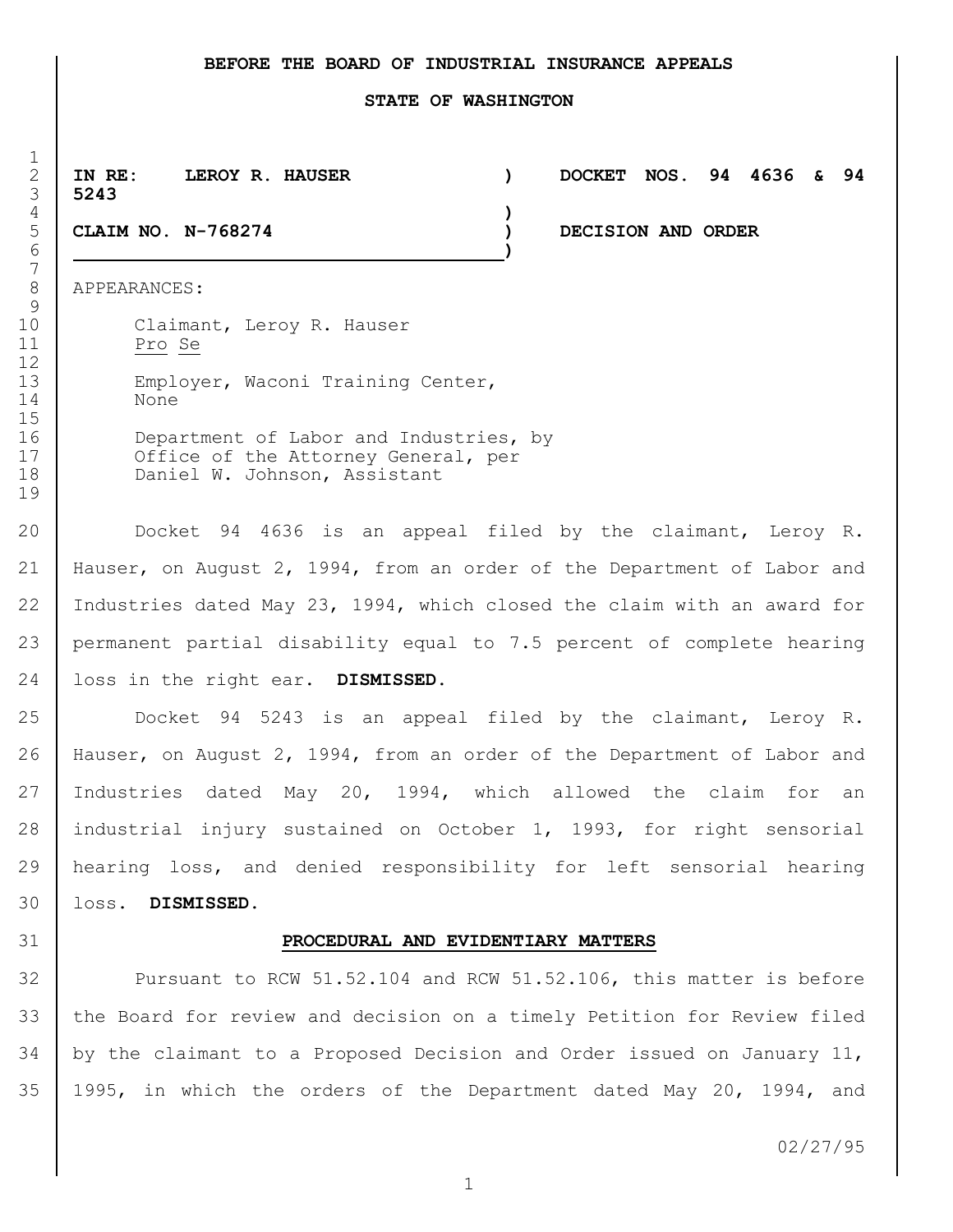May 23, 1994, were affirmed.

2 The Board has reviewed the evidentiary rulings in the record of proceedings and finds that no prejudicial error was committed and said 4 | rulings are hereby affirmed.

### **DECISION**

6 The only issues before the Board in these appeals are whether the claimant filed timely appeals of the Department orders dated May 20, 1994, and May 23, 1994. We agree with our industrial appeals judge's determination that the appeals were not timely filed, and we agree with his conclusion that the Board lacks jurisdiction over the subject matter of these appeals as a result. We granted review to issue an 12 order dismissing these appeals because the Board does not have 13 | jurisdiction to affirm the Department orders.

14 When the Department issues a determinative order, the law permits an aggrieved party to either file a protest and request for 16 reconsideration with the Department or an appeal with the Board. RCW 17 | 51.52.050. The aggrieved party (the claimant in this case) must take 18 such action within 60 days of the date the Department order was communicated. RCW 51.52.050; RCW 51.52.060. The Department order becomes a final and binding order if the aggrieved party does not file 21  $\vert$  a protest or an appeal within the 60-day time period prescribed by law.

**For the Board to hear and decide the merits of an appeal, it must**  appear from the record that the Board has jurisdiction to hear the case. The 60-day period for filing a protest or an appeal of a Department order is jurisdictional and the Board has no authority to waive its application. Lewis v. Department of Labor & Indus., 46 Wn.2d

02/27/95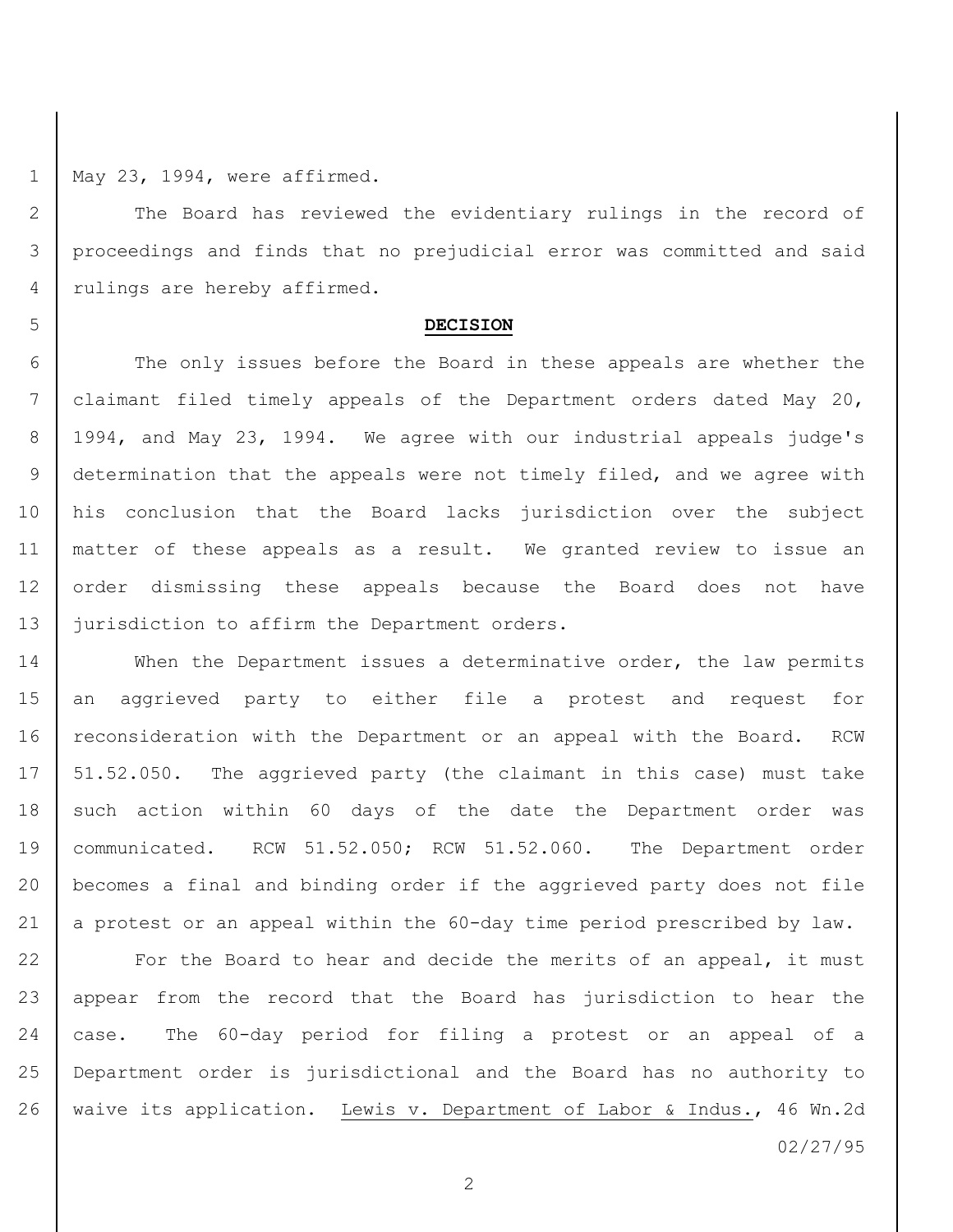391 (1955).

 In these appeals, the claimant candidly admitted that he did not file his appeals within 60 days of the date they were communicated to him. His excuse for not filing his appeals in a timely manner was that he was waiting for "appeal papers" from Ear Tech, the company he obtained hearing aids from. From the claimant's testimony, we can reasonably infer that he felt that these papers were necessary to file his appeals.

9 | The timely filing of an appeal is a statutorily imposed jurisdictional limitation upon the claimant's ability to get relief from a Department order and upon the Board's authority to hear an appeal. Regrettably, there is simply no legal precedent for excusing 13 | the claimant from performing his statutory duty to file timely appeals. The result does not change even though Mr. Hauser may have believed that he needed the "appeal papers" prepared by Ear Tech to file his 16 appeals. Mr. Hauser could have and, in retrospect, should have notified this agency of his desire to appeal as indicated on the Department orders. Ear Tech apparently undertook a voluntary role in 19 | assisting Mr. Hauser in preparing the appeal form, but the lateness of the appeal is exclusively the responsibility of Mr. Hauser. The inescapable fact is that Mr. Hauser failed in his duty to perfect his appeal rights until it was too late for the Board to do anything but dismiss his appeals.

24 After consideration of the Proposed Decision and Order and the claimant's Petition for Review, and a careful review of the entire 26 record before us, we are persuaded that the claimant's appeals of the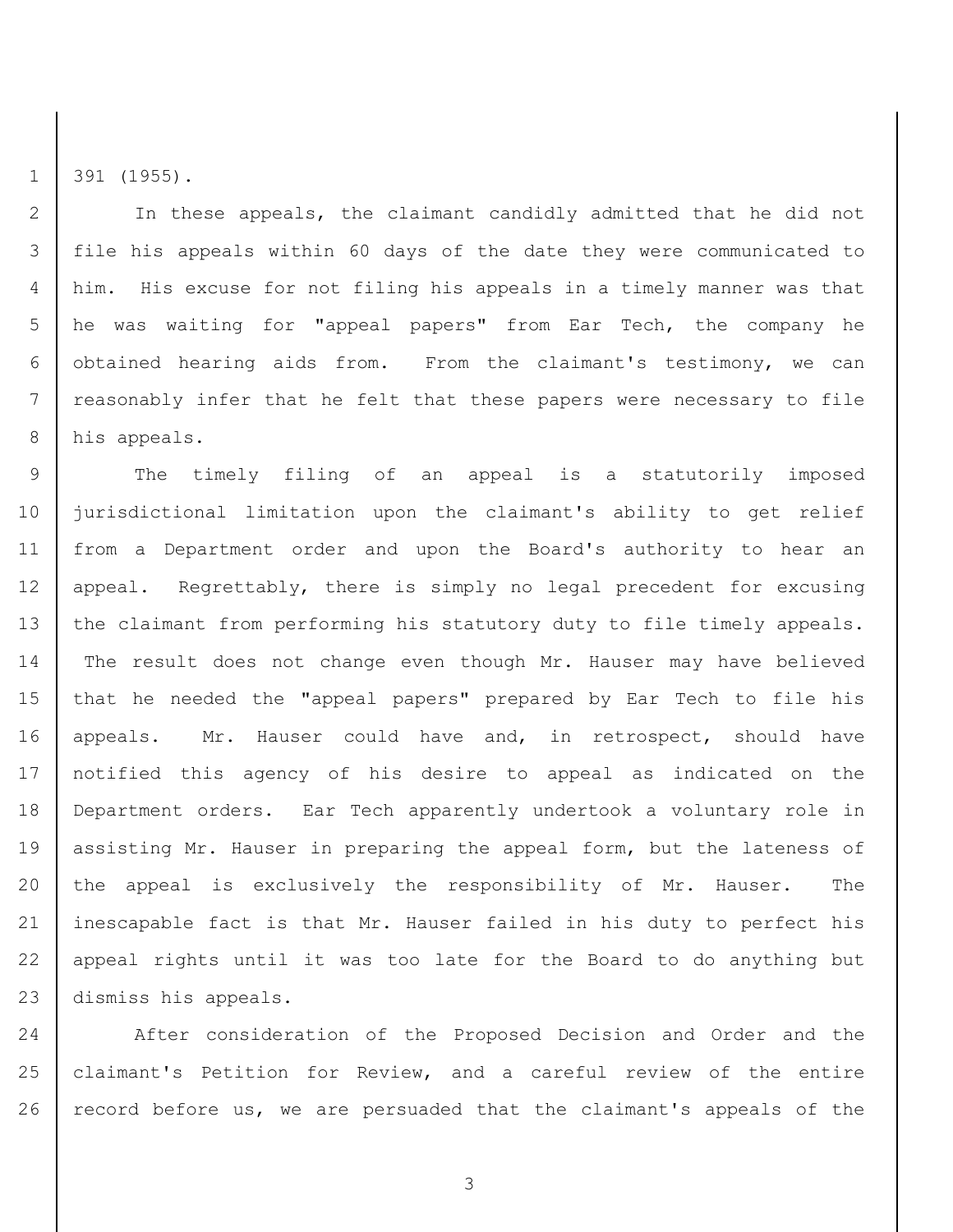Department orders dated May 20, 1994, and May 23, 1994, must be dismissed because the Board does not have jurisdiction to decide the merits of these appeals by Ear Tech.

## **FINDINGS OF FACT**

- 5 1. On October 7, 1993, the claimant filed a claim 6 for bilateral hearing loss incurred by him on<br>7 0ctober 1, 1993, while in the course of October 1, 1993, while in the course of 8 employment with Waconi Training Center.
- 10 | 2. On May 20, 1994, the Department issued an 11 order which allowed a claim for right 12 Sensorial hearing loss and denied 13 cesponsibility for left sensorial hearing loss.
- 3. On May 26, 1994, the claimant received, read 17 and understood the May 20, 1994 order.
- 19 4. On May 23, 1994, the Department issued an **canabilary** order that closed the claim with an award of permanent partial disability of 7.5 percent of **complete hearing loss in one ear.**
- 24 5. The claimant received, read and understood the May 23, 1994 order on May 24, 1994.
- 27 | 6. The claimant contacted Ear Tech, a private company, to seek assistance with an appeal from the May 20, 1994, and May 23, 1994, 30 | crders. An employee of Ear Tech stated she would send him documents necessary for an appeal.
- 7. The claimant received a document entitled "Notice of Appeal" from Ear Tech on, or about, August 1, 1994.
- 38 8. The claimant filed notices of appeal from the Department orders of May 20, 1994 and May 23, 1994 by placing them in the regular mails on August 1, 1994.
- 9. The Board received the claimant's notices of appeal on August 2, 1994.

 The Board assigned the appeal from the order 47 | Cf May 20, 1994, Docket 94 5243, and the 48 appeal from the order of May 23, 1994, Docket